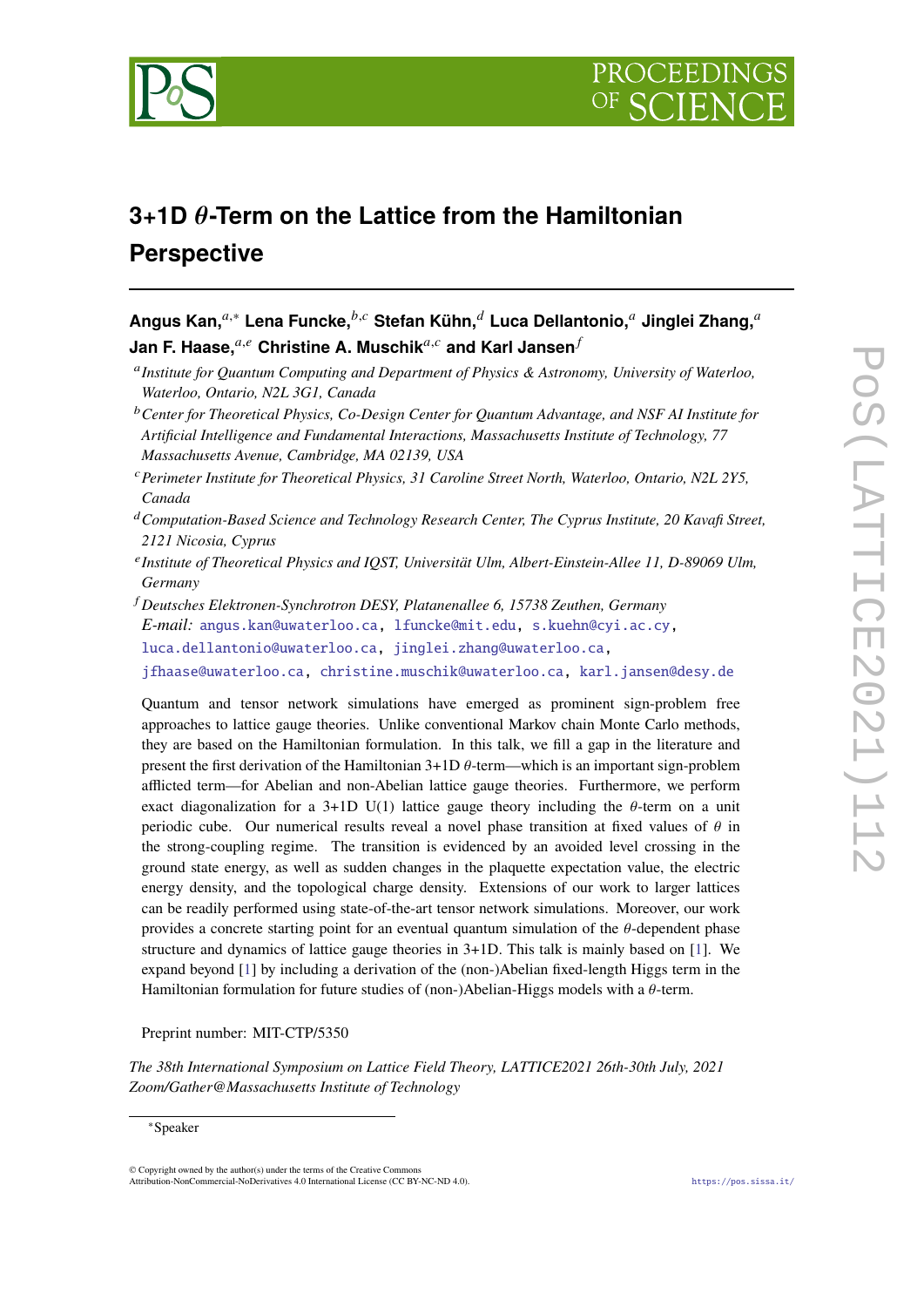## **1. Introduction**

Lattice gauge theories (LGTs) with topological  $\theta$ -terms are an important class of sign-problem afflicted problems [\[2,](#page-8-1) [3\]](#page-8-2) due to their relevance to the strong CP problem. They are largely inaccessible to Markov chain Monte Carlo (MCMC) simulations but can in principle be simulated using tensor networks (TNs) and quantum simulations, performed on classical and quantum processors, respectively. Indeed,  $1+1D$  LGTs with topological  $\theta$ -terms have been simulated using TNs  $[4-9]$  $[4-9]$ and a digital quantum computer [\[10\]](#page-9-0). Both approaches can in principle be extended to higher dimensions. TNs have successfully simulated  $U(1)$  LGTs in 2+1D [\[11\]](#page-9-1) and 3+1D [\[12\]](#page-9-2). There have been a tremendous progress in quantum simulations of LGTs beyond 1+1D, resulting in a wealth of literature. For a comprehensive overview of LGT quantum simulations, we recommend Refs. [\[13,](#page-9-3) [14\]](#page-9-4), wherein various approaches such as variational, analog, and digital simulations are discussed. Very recently, efficient quantum algorithms for simulating Abelian and non-Abelian LGTs in any dimensions on universal quantum computers have been developed [\[15,](#page-9-5) [16\]](#page-9-6). Given the rapid developments of sign-problem free algorithms for LGTs in higher dimensions, it is therefore of timely importance to explore lattice  $\theta$ -terms beyond 1+1D. Unlike conventional MCMC LGT simulations, quantum simulations and many TN methods rely on the Hamiltonian formulation. This is the motivation of our recent work [\[1\]](#page-8-0), where we provided the first derivation of the 3+1D  $\theta$ -term in the Hamiltonian formulation of LGTs.

In this contribution, we mainly summarize our findings in [\[1\]](#page-8-0). We also expand beyond [\[1\]](#page-8-0) by including a derivation of the (non-)Abelian fixed-length Higgs term [\[17\]](#page-9-7) in the Hamiltonian formulation in arbitrary dimensions, see App. [A.](#page-7-0) The latter enables extensions of Refs. [\[8,](#page-8-5) [18\]](#page-9-8), where 1+1D Abelian-Higgs models with a  $\theta$ -term were simulated, to (non-)Abelian-Higgs models in higher dimensions.

We begin by analytically deriving the  $3+1D$  topological  $\theta$ -term in the Hamiltonian formulation of LGTs using the transfer-matrix method [\[19\]](#page-9-9). The starting point of our derivation is the Lagrangian definition in Refs. [\[20,](#page-9-10) [21\]](#page-9-11). We then numerically solve a  $3+1D$  compact U(1) pure gauge theory with our  $\theta$ -term on a single cube using exact diagonalization. We find evidences for a phase transition at constant values of  $\theta$ , for inverse couplings of  $\beta = 1/g^2 \le 0.75$ . The evidences include an avoided level-crossing in the ground state energy, and abrupt changes in the plaquette expectation value, the electric energy density, and the topological charge density. Our results are in line with previous analytical studies [\[22–](#page-9-12)[24\]](#page-9-13) of the  $\theta$ -dependent phase diagram of a 3+1D pure compact U(1) LGT, where it was predicted that a phase transition appears at  $\theta = \pi$  and small  $\beta$  in the confining phase, which disappears at large  $\beta$  in the Coulomb phase. Our results also qualitatively match with prior numerical studies in 1+1D [\[6–](#page-8-6)[8,](#page-8-5) [18\]](#page-9-8). In light of the recent algorithmic developments of TNs [\[12\]](#page-9-2) and quantum simulations [\[15,](#page-9-5) [16\]](#page-9-6), our work provides a concrete starting point for a detailed non-perturbative mapping of the  $\theta$ -dependent phase diagram in 3+1D.

## **2. Derivation of 3+1D**  $\theta$ **-Term in Hamiltonian Formulation**

In this section, we briefly outline our derivation of a  $3+1D$  topological  $\theta$ -term in the Hamiltonian formulation of LGTs, using the transfer-matrix method [\[19\]](#page-9-9). We refer the reader to [\[1\]](#page-8-0) for details. For clarity, we hereafter disregard the Einstein notation and explicitly display all sums. Further, we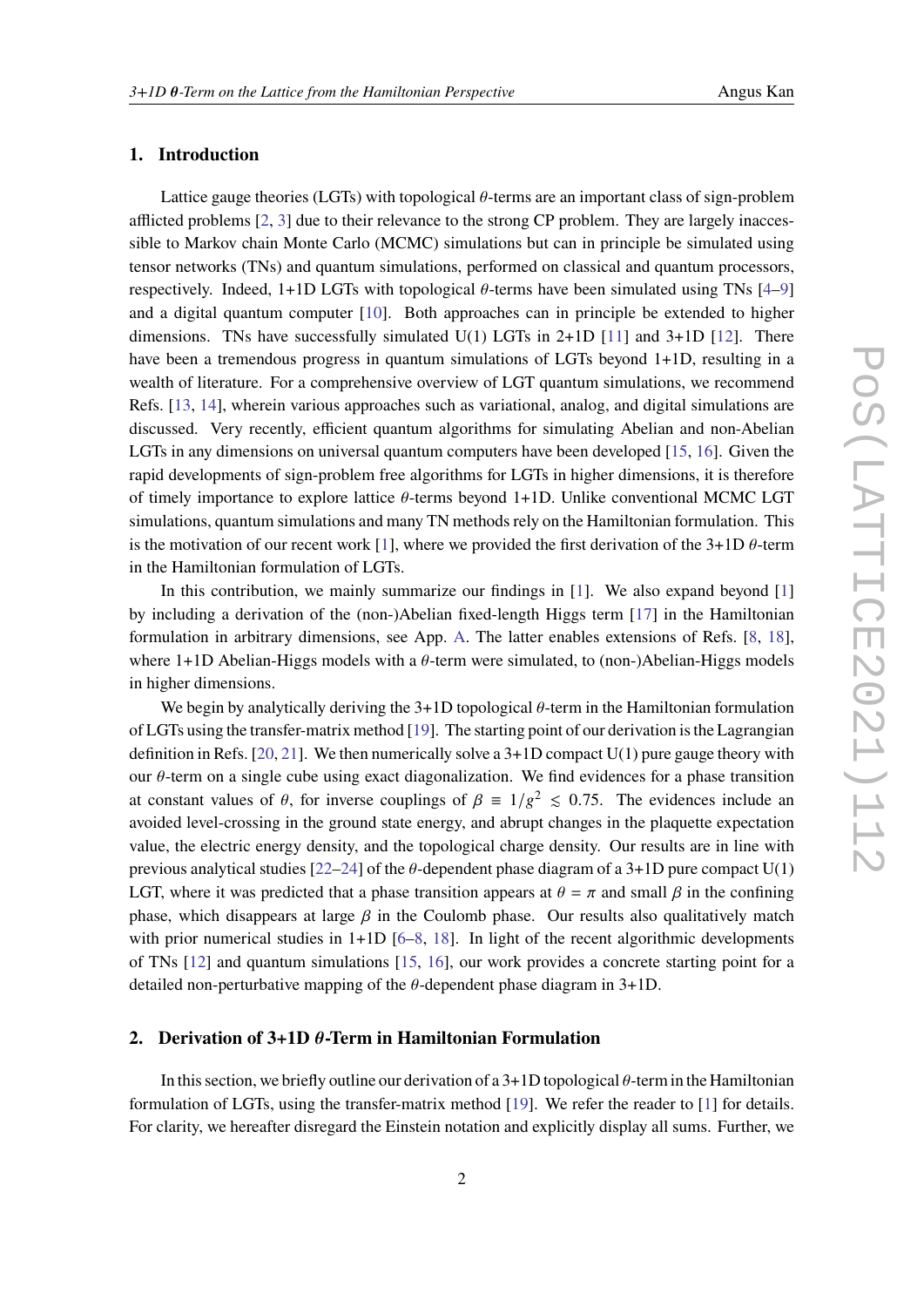distinguish the Lagrangian variables from operators in the Hamiltonian formulation by expressing the latter with a hat (ˆ) symbol.

We begin with the Euclidean lattice action  $S = S_W + i\theta \sum_{\vec{n}} Q_{\vec{n}}$ , where  $S_W$  is Wilson's action,  $Q_{\vec{n}}$  is the topological charge, and  $\theta$  is the vacuum angle [\[25\]](#page-9-14). We employ Peskin's original lattice definition of the topological charge in the Lagrangian formulation [\[20,](#page-9-10) [21\]](#page-9-11),

$$
Q_{\vec{n}} = -\frac{1}{32\pi^2} \sum_{\mu,\nu,\rho,\sigma} \varepsilon_{\mu\nu\rho\sigma} \operatorname{Tr} \left[ U_{\vec{n},\mu\nu} U_{\vec{n},\rho\sigma} \right],
$$
 (1)

where  $\varepsilon_{\mu\nu\rho\sigma}$  is the 4D Levi-Civita symbol and  $U_{\vec{n},\mu\nu} \equiv U_{\vec{n},\mu} U_{\vec{n}+\hat{\mu},\nu} U_{\vec{n}}^{\dagger}$  $\vec{n}$ + $\hat{\nu}, \mu$  $U^{\dagger}_{\vec{n}}$  $\vec{n}_{,v}$  is the standard plaquette variable formed by link variables [\[26\]](#page-10-0).

To facilitate the use of the transfer-matrix method, we single out the temporal components of  $Q_{\vec{n}}$  and rewrite the Euclidean lattice action as

$$
S = S_W - \frac{i\theta}{16\pi^2} \sum_{\vec{n},i,j,k} \varepsilon_{ijk} \text{Tr}\left[ \left( U_{\vec{n},0i} - U_{\vec{n},0i}^{\dagger} \right) U_{\vec{n},jk} \right],\tag{2}
$$

where  $\varepsilon_{ijk}$  is the 3D Levi-Civita symbol.

In the temporal gauge with  $U_{\vec{n},0} = 1$ , the transfer matrix can then be written as [\[1\]](#page-8-0)

$$
\hat{T} = \prod_{\vec{n},i} \int \left( \prod_{b} dx_{\vec{n},i}^{b} \right) e^{i \sum_{b} x_{\vec{n},i}^{b} \hat{E}_{\vec{n},i}^{b}} e^{\frac{a}{2g^{2}a_{0}} \text{Tr} \left[ 2 \cos \left( \sum_{b} x_{\vec{n},i}^{b} \lambda^{b} \right) \right]}
$$
\n
$$
\times e^{\frac{i\theta}{16\pi^{2}} \sum_{j,k} \varepsilon_{ijk} \text{Tr} \left[ 2i \sin \left( \sum_{b} x_{\vec{n},i}^{b} \lambda^{b} \right) \hat{U}_{\vec{n},jk} \right] } e^{\frac{a_{0}}{2g^{2}a} \sum_{\vec{n},j,k} \text{Tr} \left[ \hat{U}_{\vec{n},jk} + \hat{U}_{\vec{n},jk}^{\dagger} \right]},
$$
\n(3)

where *a* is the spatial lattice spacing,  $a_0$  is the temporal lattice spacing,  $x_{\vec{n}}^b$  $\mathbf{z}_{\vec{n},i}^b \in \mathbb{R}$  are the group parameters, and  $\lambda^{b}$  are the normalized group generators for the fundamental representation that satisfy Tr[ $\lambda^a \lambda^b$ ] =  $\delta_{ab}$ . Moreover, we have introduced the electric field operators  $\hat{E}^b_{\vec{n},i}$  that are conjugate to the link operators  $\hat{U}_{\vec{n},i}$ . They satisfy the commutation relations

<span id="page-2-0"></span>
$$
\left[\hat{E}^a_{\vec{n},i}, \hat{E}^b_{\vec{n},i}\right] = i \sum_c f^{abc} \hat{E}^c_{\vec{n},i}, \left[\hat{E}^a_{\vec{n},i}, \hat{U}_{\vec{n},i}\right] = -\lambda^a \hat{U}_{\vec{n},i},\tag{4}
$$

where  $f^{abc}$  are the structure constants of the gauge group.

In the temporal continuum limit, as  $a_0 \rightarrow 0$ , the integral in Eq. [\(3\)](#page-2-0) is dominated by the maximum of the cosine term. Thus, we expand the cosine and sine terms in Eq. [\(3\)](#page-2-0) around  $x_{\vec{n}}^b$  $\frac{b}{\vec{n}, i} = 0,$ and obtain a Gaussian integral that evaluates to

$$
\hat{T} \propto e^{-a_0 \left\{ \hat{H}_{\text{KS}} - \frac{ig^2 \theta}{8\pi^2 a} \sum_{\vec{n},i,j,k,b} \varepsilon_{ijk} \text{Tr} \left[ \hat{E}^b_{\vec{n},i} \lambda^b \hat{U}_{\vec{n},jk} \right] \right\}},
$$
(5)

where  $\hat{H}_{KS}$  is the Kogut-Susskind pure gauge Hamiltonian [\[27\]](#page-10-1),

$$
\hat{H}_{\rm KS} = \frac{g^2}{2a} \sum_{\vec{n},i,b} \hat{E}^b_{\vec{n},i} \hat{E}^b_{\vec{n},i} - \frac{1}{2g^2a} \sum_{\vec{n},j,k} \text{Tr} \left[ \hat{U}_{\vec{n},jk} + \hat{U}^{\dagger}_{\vec{n},jk} \right]. \tag{6}
$$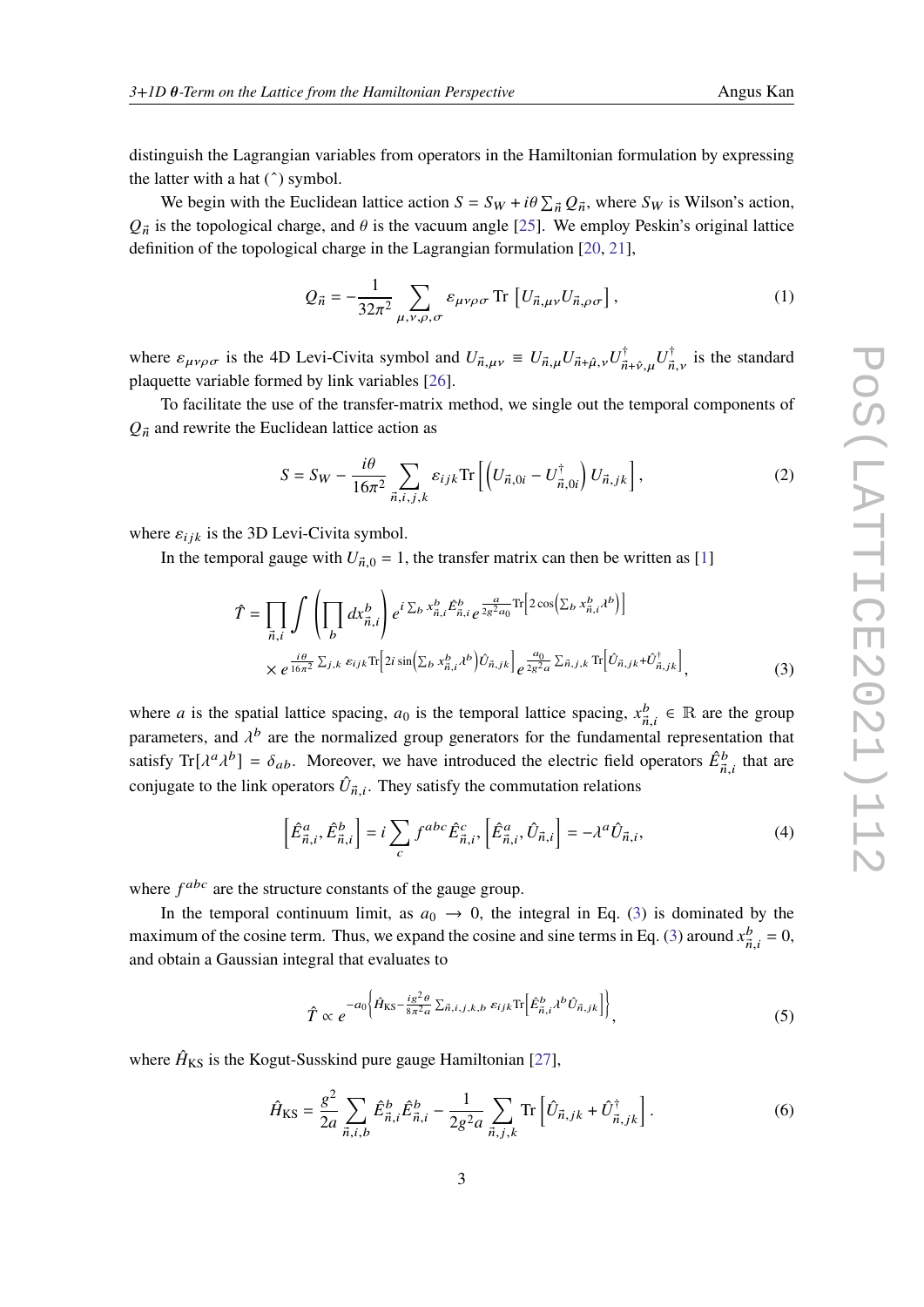Since the transfer matrix is defined as  $\hat{T} \equiv e^{-a_0 \hat{H}}$ , where  $\hat{H}$  is the Hamiltonian, we can directly read off the topological  $\theta$ -term in the Hamiltonian formulation,

$$
\theta \hat{Q} = -\frac{i g^2 \theta}{8\pi^2 a} \sum_{\vec{n},i,j,k,b} \varepsilon_{ijk} \text{Tr} \left[ \hat{E}^b_{\vec{n},i} \lambda^b \hat{U}_{\vec{n},jk} \right] = -\frac{i g^2 \theta}{4\pi^2 a} \sum_{\vec{n},b} \sum_{(i,j,k) \in \text{even}} \text{Tr} \left[ \hat{E}^b_{\vec{n},i} \lambda^b \left( \hat{U}_{\vec{n},jk} - \hat{U}_{\vec{n},jk}^{\dagger} \right) \right], \tag{7}
$$

where  $\varepsilon_{ijk}$  is the 3D Levi-Civita symbol,  $(i, j, k)$  is summed over the set of even permutations, and we have used  $\hat{U}_{\vec{n},jk} = \hat{U}_{\vec{n}}^{\dagger}$  $\vec{n}, k_j$ . In order to better approximate the electric field at each site, we replace the outgoing electric field  $\hat{E}^b_{\vec{n},i}$  with an average of the incoming and outgoing electric fields. As such, we obtain the following improved definition of the topological  $\theta$ -term:

<span id="page-3-0"></span>
$$
\theta \hat{Q} = -\frac{i g^2 \theta}{8\pi^2 a} \sum_{\vec{n},b} \sum_{(i,j,k)\text{ even}} \text{Tr}\left[ \left( \hat{E}^b_{\vec{n}-\hat{i},i} + \hat{E}^b_{\vec{n},i} \right) \lambda^b \left( \hat{U}_{\vec{n},jk} - \hat{U}^{\dagger}_{\vec{n},jk} \right) \right]. \tag{8}
$$

#### **3. Model and Methods**

In this section, we apply the expression in Eq.  $(8)$  to a 3+1D U(1) lattice gauge theory. Using exact diagonalization, we numerically investigate the theory at non-vanishing values of  $\theta$  on a single cube with periodic boundary conditions. In our simulations, we consider the Hamiltonian

$$
\hat{H} = \hat{H}_E + \hat{H}_B + \tilde{\theta}\hat{Q}, \quad \hat{H}_E = \frac{1}{2\beta} \sum_{\vec{n}} \sum_{j=1}^3 \hat{E}_{\vec{n},j}^2, \quad \hat{H}_B = -\frac{\beta}{2} \sum_{\vec{n}} \sum_{j,k=1;k>j}^3 (\hat{U}_{\vec{n},jk} + \hat{U}_{\vec{n},jk}^{\dagger}),
$$
  

$$
\tilde{\theta}\hat{Q} = -i\frac{\tilde{\theta}}{\beta} \sum_{\vec{n}} \sum_{(i,j,k) \text{ even}} (\hat{E}_{\vec{n}-\hat{i},i} + \hat{E}_{\vec{n},i}) (\hat{U}_{\vec{n},jk} - \hat{U}_{\vec{n},jk}^{\dagger}),
$$
\n(9)

where we have set  $a = 1$ ,  $\beta = 1/g^2$ ,  $\tilde{\theta} = \theta/8\pi^2$ , and  $(i, j, k)$  is summed over the set of even permutations. Moreover, the link operators satisfy  $[\hat{E}_{\vec{n},j}, \hat{U}_{\vec{n}',j'}] = \delta_{\vec{n},\vec{n}'} \delta_{j,j'} \hat{U}_{\vec{n},j}$ . We use eigenstates of the electric field operators  $\hat{E}_{\vec{n},j} |E_{\vec{n},j}\rangle = E_{\vec{n},j} |E_{\vec{n},j}\rangle$ ,  $E_{\vec{n},j} \in \mathbb{Z}$  as a basis for the gauge fields. In order to simulate the infinite-dimensional gauge-field operators on a computer with finite resources, we truncate these operators at a cutoff  $s$  such that they become

$$
\hat{E}_{\vec{n},j} = \sum_{E_{\vec{n},j}=-s}^{s} E_{\vec{n},j} \left| E_{\vec{n},j} \right| \langle E_{\vec{n},j} \right|, \quad \hat{U}_{\vec{n},j} = \sum_{E_{\vec{n},j}=-s+1}^{s} \left| E_{\vec{n},j} - 1 \right| \langle E_{\vec{n},j} \right|.
$$
 (10)

Hereafter, we use the minimal symmetric truncation and set  $s = 1$ .

The Hilbert space that is spanned by the electric eigenstates contains many unphysical states that violate Gauss' law, i.e.,

<span id="page-3-1"></span>
$$
\hat{G}_{\vec{n}} = \sum_{i=1}^{3} (\hat{E}_{\vec{n},i} - \hat{E}_{\vec{n}-\hat{i},i}), \ \hat{G}_{\vec{n}} | \Psi \rangle = 0, \ \forall \vec{n}.
$$
 (11)

Thus, the spectrum of the Hamiltonian will be contaminated by these unphysical states. Following [\[28,](#page-10-2) [29\]](#page-10-3), we overcome this issue by deriving and simulating an effective Hamiltonian, where Gauss' law is incorporated as a set of constraints over the gauge-field operators. The resulting effective Hamiltonian not only is supported by a physical, gauge-invariant subspace, but also requires less memory to simulate. For a 3D periodic cubic lattice with  $N = L<sup>3</sup>$  sites, the number of basis states is reduced from  $(2s + 1)^{3L^3}$  to  $(2s + 1)^{2L^3 - 1}$ .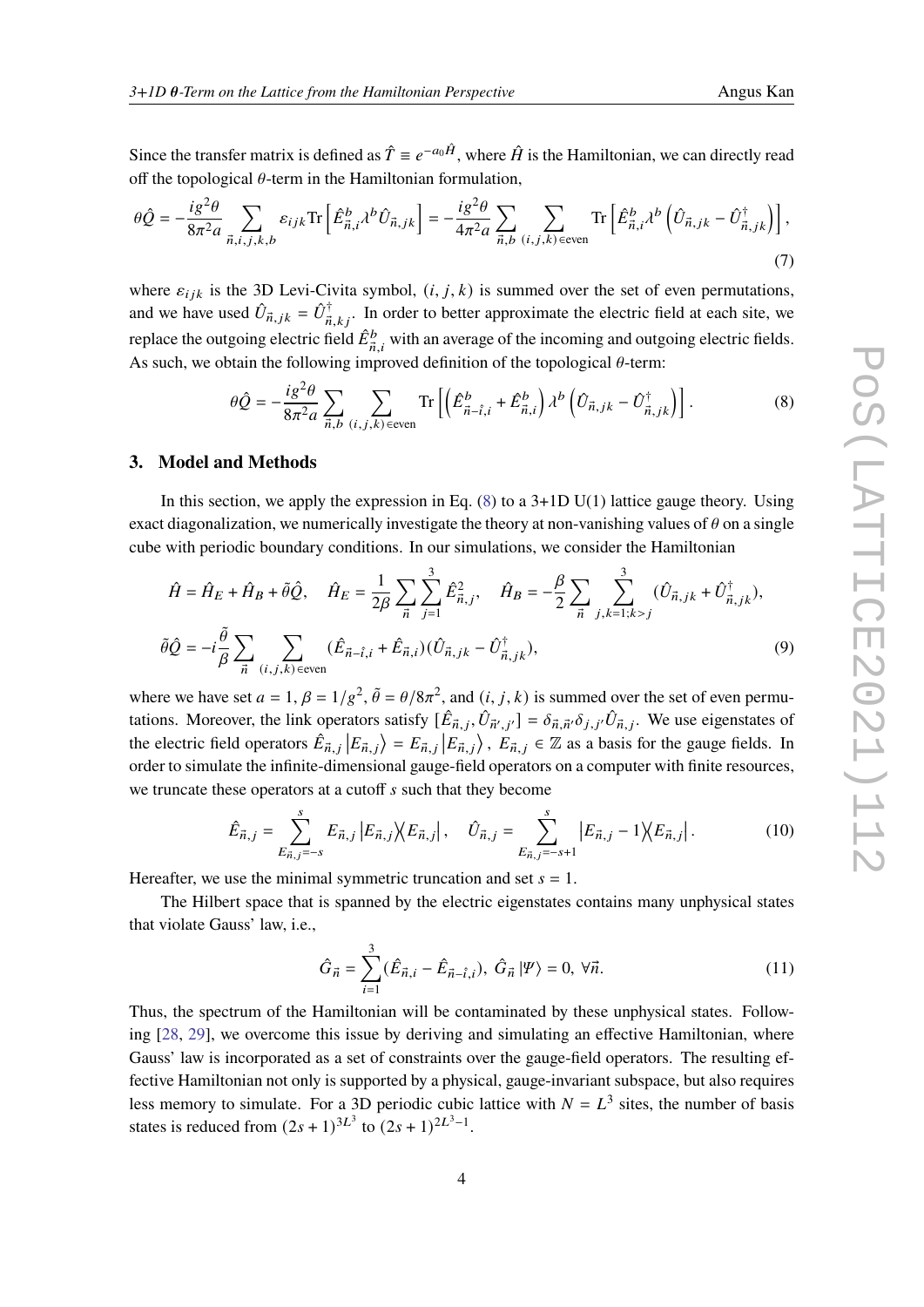<span id="page-4-0"></span>

# **4. Numerical Results**

**Figure 1:** (a) Bare topological charge density, (b) bare electric energy density, and (c) plaquette expectation value as a function of  $\tilde{\theta}$  for  $\beta \le 0.75$ . (d) The plaquette expectation values for  $\beta = 0.01$  (left y-axis) and 0.75 (right y-axis) are shown in greater detail to emphasize the change in the behavior as  $\beta$  increases. In (a) and (b), note that the lines for  $\beta = 0.1, 0.05, 0.01$  are covered by the red line. This figure is taken from [\[1\]](#page-8-0).

In this section, we report our numerical findings in [\[1\]](#page-8-0). We use exact diagonalization to compute the low-lying spectrum of the Hamiltonian in Eq. [\(9\)](#page-3-1) on a single periodic cube. We focus on the  $\theta$ -dependence of the energy spectrum and of the ground-state expectation value of various observables. In particular, we study the plaquette expectation value

$$
\langle \mathcal{P} \rangle = -\frac{1}{V\beta} \langle \mathcal{V}_0 | \hat{H}_B | \mathcal{V}_0 \rangle, \tag{12}
$$

where V is the number of plaquettes in the lattice and  $|\Psi_0\rangle$  is the ground state, the bare topological charge density

$$
\langle Q \rangle = -\frac{\beta}{V} \langle \varPsi_0 | \hat{Q} | \varPsi_0 \rangle,\tag{13}
$$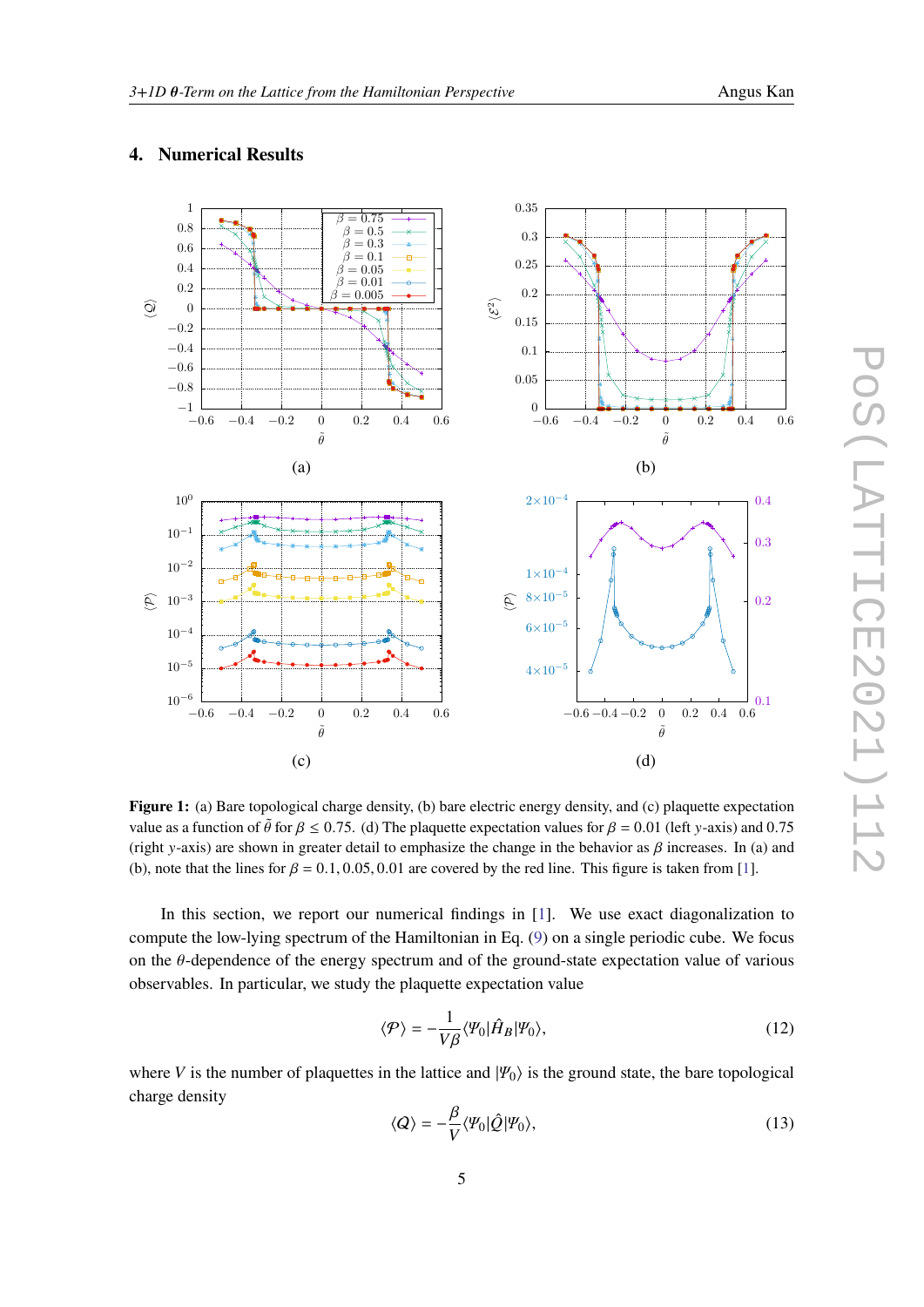and the bare electric energy density

$$
\langle \mathcal{E}^2 \rangle = \frac{\beta}{V} \langle \varPsi_0 | \hat{H}_E | \varPsi_0 \rangle.
$$
 (14)

We summarize our results for the topological charge density, the electric energy density, and the plaquette expectation value in Fig. [1.](#page-4-0) We simulated a wide range of couplings  $\beta \in [0.005, 0.75]$ , and for each value of  $\beta$ , a range of values  $\tilde{\theta} \in [-0.5, 0.5]$ . Both the topological charge density and the electric energy density exhibit discontinuities at  $|\tilde{\theta}| \approx 0.333$  when  $\beta \le 0.3$ , as shown in Figs. [1\(](#page-4-0)a) and [1\(](#page-4-0)b). The plaquette expectation value displays spikes at these points, as depicted in Figs. [1\(](#page-4-0)c) and 1(d). These abrupt changes point towards a phase transition occurring at  $|\tilde{\theta}| \approx 0.333$ . Also shown in Fig. [1,](#page-4-0) these distinct features vanish as  $\beta$  increases beyond 0.3, suggesting the disappearance of the phase transition in this regime.

Our observed phase transition most likely corresponds to the theoretically predicted phase transition at  $\theta = \pi$  [\[23,](#page-9-15) [24\]](#page-9-13). The main reason is that this transition, to our knowledge, is the only analytically predicted constant- $\theta$  transition in a compact U(1) gauge theory. Furthermore, in agreement with our observed transition, the analytical studies [\[23,](#page-9-15) [24\]](#page-9-13) predict the occurrence of this transition for small  $\beta$ , which vanishes at large  $\beta$  as one approaches the Coulomb phase. However, since we only simulate a single cube, which is the minimal volume in 3+1D, harsh finite-volume effects are expected. In particular, we attribute the shift in our observed transition point from  $\theta = \pi$ and the lack of the predicted  $2\pi$ -periodicity in  $\theta$  [\[23,](#page-9-15) [24\]](#page-9-13) to finite-volume effects. For evidences, we turn to related numerical studies of 1+1D U(1) models with a  $\theta$ -term [\[6](#page-8-6)[–8,](#page-8-5) [18\]](#page-9-8), since, to our knowledge, similar studies to ours in 3+1D do not exist. A lack of periodicity in  $\theta$  and noticeable shifts of the  $\theta = \pi$  transition point to larger  $\theta$ -values were reported for simulations of lattices with only a few sites, i.e.,  $\leq 10$  [\[8,](#page-8-5) [18\]](#page-9-8). In [\[7\]](#page-8-7), a discontinuity in the topological charge density emerged only when the lattice size reached 64 sites, and was not observed in lattices with  $\leq 32$ sites. Only in simulations of larger lattices with  $\geq 100$  sites, both the  $2\pi$ -periodicity and the  $\theta = \pi$ transition point are fully restored  $[6-8, 18]$  $[6-8, 18]$  $[6-8, 18]$  $[6-8, 18]$ . As such, in  $3+1D$ , we expect to recover both the periodicity and the correct transition point in larger lattices as well. In the future, this could be verified by including our  $\theta$ -term in the TN simulations for 3+1D U(1) LGTs [\[12\]](#page-9-2), as well as eventual quantum simulations of LGTs. We note in passing that the truncation of electric fields could have plausibly played a role in the lack of periodicity and the shift in transition point. However, such truncation effects were shown to be neglibigle in [\[1\]](#page-8-0). Additionally, we note that in our simulations, the observables obey the following symmetries:  $\langle \mathcal{P}(\theta) \rangle = \langle \mathcal{P}(-\theta) \rangle$ ,  $\langle \mathcal{E}^2(\theta) \rangle = \langle \mathcal{E}^2(-\theta) \rangle$ , and  $\langle Q(\theta) \rangle = -\langle Q(-\theta) \rangle$ . Similar symmetries were observed in Refs. [\[6,](#page-8-6) [7,](#page-8-7) [18\]](#page-9-8). We remark that these symmetries can be directly inferred from the fact that the CP transformation  $U_{\vec{n},i} \to U_{\vec{n}}^{\dagger}$  $\vec{n}, i$  flips the sign of the topological charge but not that of the plaquette expectation and electric energy density.

Next, we investigate the order of the quantum phase transition, which is unknown from analytical predictions [\[22,](#page-9-12) [23\]](#page-9-15). We focus on the low-lying energy spectrum of the Hamiltonian at  $\beta = 0.3$ and near the transition point  $\tilde{\theta} \approx 0.333$ . Our results for the first four energy levels, shown in Fig. [2,](#page-6-0) reveal an avoided level-crossing between the ground state and the first excited state at the transition point. These findings rule out a first-order transition, where one would expect a level crossing. Instead, the spectrum suggests that a second or higher-order phase transition is causing the sudden changes in the observables in Fig. [1.](#page-4-0)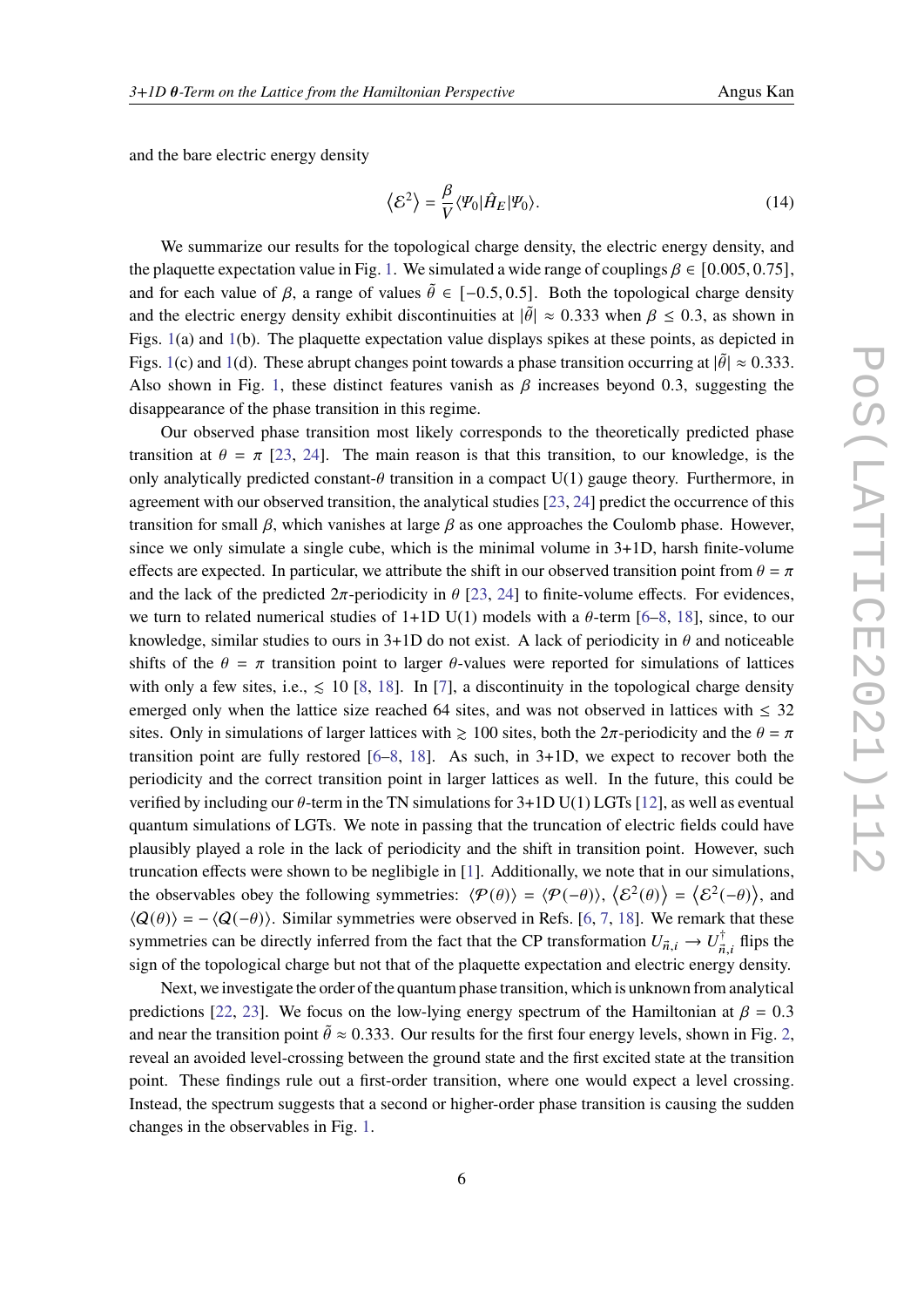<span id="page-6-0"></span>

**Figure 2:** Low-lying spectrum as a function of  $\tilde{\theta}$  for  $\beta = 0.3$ . The ground state and the first excited state exhibit an avoided level-crossing at  $\tilde{\theta} \approx 0.333$ . This figure is taken from [\[1\]](#page-8-0).

## **5. Conclusion and Outlook**

In this talk, we presented the transfer-matrix derivation of the Hamiltonian lattice  $\theta$ -term for 3+1D Abelian and non-Abelian LGTs, based on our recent work [\[1\]](#page-8-0). We then discussed the numerical results obtained in [\[1\]](#page-8-0), where a 3+1D U(1) LGT with our  $\theta$ -term on a single periodic cube was diagonalized. Our numerical results indicate a phase transition at constant values of  $\theta$ and small values of  $\beta$ , which eventually vanishes as  $\beta$  increases towards the Coulomb phase. These findings are in accordance with the analytically predicted phase transition of Refs. [\[23,](#page-9-15) [24\]](#page-9-13). Finally, our simulations reveal an avoided level-crossing, implying that this transition is not of first order, which was previously unknown to Refs. [\[23,](#page-9-15) [24\]](#page-9-13).

Using the TN methods developed for 3+1D LGTs in Ref. [\[12\]](#page-9-2), our numerical results can be readily cross-checked and extended to larger lattices. Moreover, the 1+1D Abelian-Higgs study may be extended to  $3+1D$  by including the  $3+1D U(1)$  Higgs term in [\[30\]](#page-10-4). To further enable non-Abelian-Higgs studies, we straightforwardly generalize the derivation in [\[30\]](#page-10-4) to the non-Abelian case in App. [A,](#page-7-0) again using the transfer-matrix method [\[19\]](#page-9-9).

In the light of the recently developed quantum algorithms for LGTs [\[15,](#page-9-5) [16\]](#page-9-6), we envision future fault-tolerant quantum simulations of  $3+1D$  LGTs including our  $\theta$ -term. To build towards this vision, one can create efficient quantum circuits to simulate our  $\theta$ -term following Ref. [\[15\]](#page-9-5). One begins by expanding the electric field and link operators in the group representation basis [\[31,](#page-10-5) [32\]](#page-10-6), as we have done in this work for the U(1) case. The electric field operators in this basis for the SU(2) and SU(3) cases were shown in Refs. [\[33\]](#page-10-7) and [\[34\]](#page-10-8), respectively. The SU(2) and SU(3) link operators in the fundamental representation in this basis can be found in Ref. [\[31\]](#page-10-5). As such, the circuit synthesis techniques in Ref. [\[15\]](#page-9-5) can be applied to construct gate-by-gate quantum circuits to simulate our  $\theta$ -term.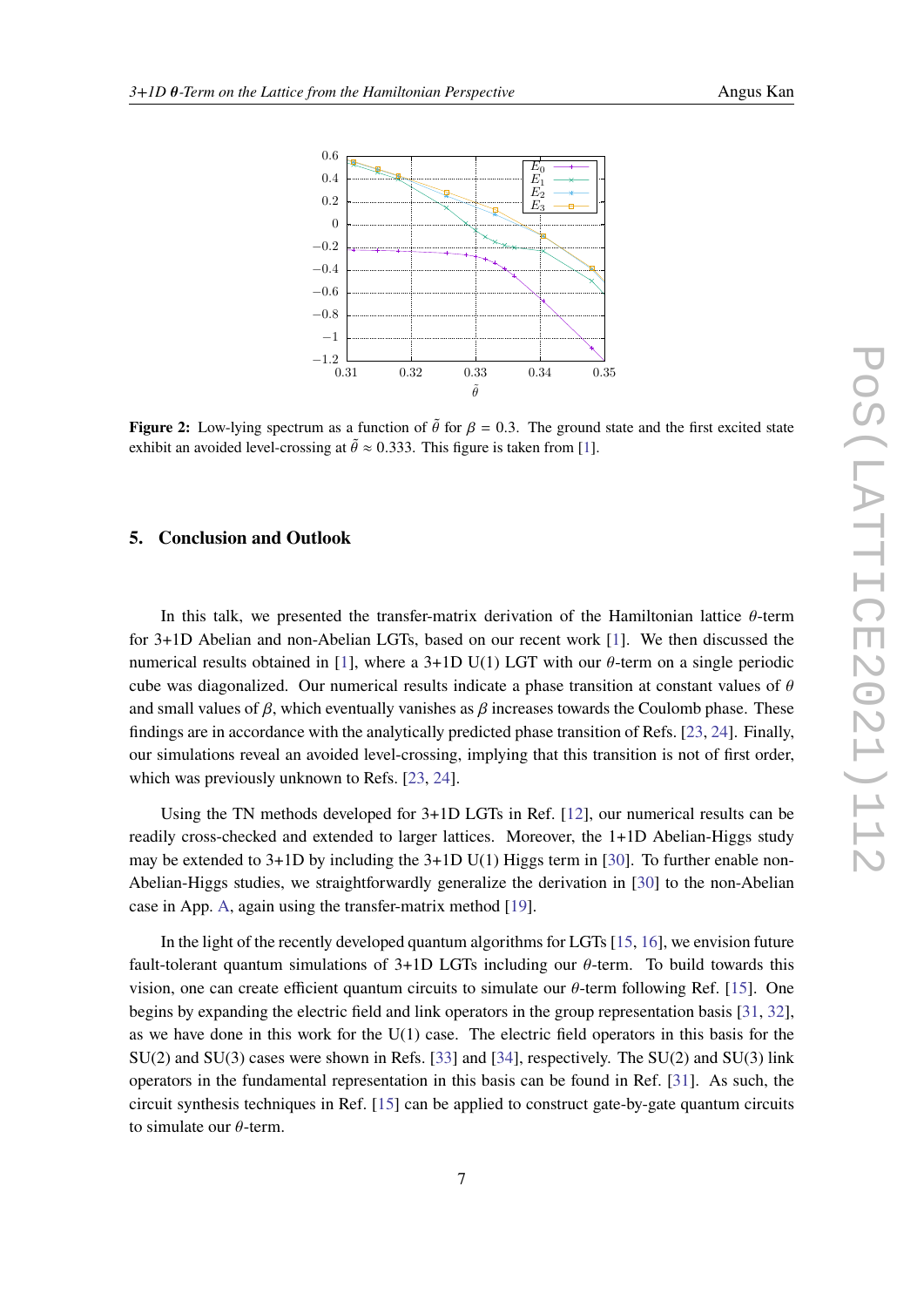## **Acknowledgements**

L.F. thanks A. Avkhadiev, M. Creutz and D. Kharzeev for discussions, and is partially supported by the U.S. Department of Energy, Office of Science, National Quantum Information Science Research Centers, Co-design Center for Quantum Advantage  $(C^2QA)$  under contract number DE-SC0012704, by the DOE QuantiSED Consortium under subcontract number 675352, by the National Science Foundation under Cooperative Agreement PHY-2019786 (The NSF AI Institute for Artificial Intelligence and Fundamental Interactions, http://iaifi.org/), and by the U.S. Department of Energy, Office of Science, Office of Nuclear Physics under grant contract numbers DE-SC0011090 and DE-SC0021006. S.K. acknowledges financial support from the Cyprus Research and Innovation Foundation under project "Future-proofing Scientific Applications for the Supercomputers of Tomorrow (FAST)", contract no. COMPLEMENTARY/0916/0048. J.F.H. acknowledges the Alexander von Humboldt Foundation for a Feodor Lynen Fellowship. C.A.M. acknowledges the Alfred P. Sloan foundation for a Sloan Research Fellowship. This work is supported in part by Transformative Quantum Technologies Program (CFREF), NSERC, New frontiers in Research Fund, Compute Canada, and European Union's Horizon 2020 research and innovation programme under the Grant Agreement No. 731473 (FWF QuantERA via QTFLAG I03769). Research at Perimeter Institute is supported in part by the Government of Canada through the Department of Innovation, Science and Industry Canada and by the Province of Ontario through the Ministry of Colleges and Universities.

## <span id="page-7-0"></span>**A. Derivation of the fixed-length Higgs term**

In this section, we derive the fixed-length Higgs term for (non-)Abelian LGTs in the Hamiltonian formulation in arbitrary dimensions, using the transfer-matrix method [\[19\]](#page-9-9). We start with the action for a fixed-length Higgs field in the fundamental representation [\[17\]](#page-9-7),

$$
S = -\frac{\kappa a^{d-1}}{2} \sum_{\vec{n},\mu} \text{Tr} \left[ \Phi_{\vec{n}} U_{\vec{n},\mu} \Phi_{\vec{n}+\hat{\mu}}^{\dagger} + h.c. \right], \tag{15}
$$

where *k* is the coupling, *d* is the spatial dimension, and the Higgs variable  $\Phi_{\vec{n}}$ , similar to  $U_{\vec{n},\mu}$ , is a gauge group matrix in the fundamental representation. Note the action has the same structure, i.e., a sum of products of gauge group matrices, as the standard Wilson's action [\[26\]](#page-10-0). Particularly in the temporal gauge, where  $U_{\vec{n},0} = 1$ , the temporal parts of the two actions become mathematically identical, up to differences in the prefactors, i.e.,  $\sum_{\vec{n}} \text{Tr}[\phi'_{\vec{n}} \phi^\dagger_{\vec{n}}$  $\frac{\dagger}{n}$ +*h.c.*] versus  $\sum_{\vec{n},i} \text{Tr}[U'_{\vec{n},i}U^{\dagger}_{\vec{n}}]$  $\phi_{\vec{n},i}^{\dagger}$  + h.c.], where the variables with and without the prime (') are from consecutive time slices. This motivates us to directly follow the derivation of the Kogut-Susskind Hamiltonian from Wilson's action in Ref. [\[19\]](#page-9-9). We define a pair of conjugate site operators,  $\hat{\Pi}^a_{\vec{n}}$  and  $\hat{\Phi}_{\vec{n}}$ , which satisfy the relations

$$
\left[\hat{\Pi}_{\vec{n}}^a, \hat{\Pi}_{\vec{n}}^b\right] = i \sum_c f^{abc} \hat{\Pi}_{\vec{n}}^c, \quad \left[\hat{\Pi}_{\vec{n}}^a, \hat{\Phi}_{\vec{n}}\right] = -\lambda^a \hat{\Phi}_{\vec{n}}.
$$
\n(16)

In terms of the site and link operators, we then obtain the transfer matrix

$$
\hat{T} = \prod_{\vec{n}} \int \left( \prod_{a} dx_{\vec{n}}^{a} \right) e^{i \sum_{b} \hat{H}_{\vec{n}}^{b} x_{\vec{n}}^{b}} e^{\frac{\kappa a^{d}}{2a_{0}} \text{Tr} \left[ 2 \cos \left( \sum_{b} \lambda^{b} x_{\vec{n}}^{b} \right) \right]} e^{\frac{\kappa a_{0} a^{d-2}}{2} \sum_{\vec{m},j} \text{Tr} \left[ \hat{\Phi}_{\vec{m}} \hat{U}_{\vec{m},j} \hat{\Phi}_{\vec{m}+\hat{j}}^{\dagger} + h.c. \right]}.
$$
 (17)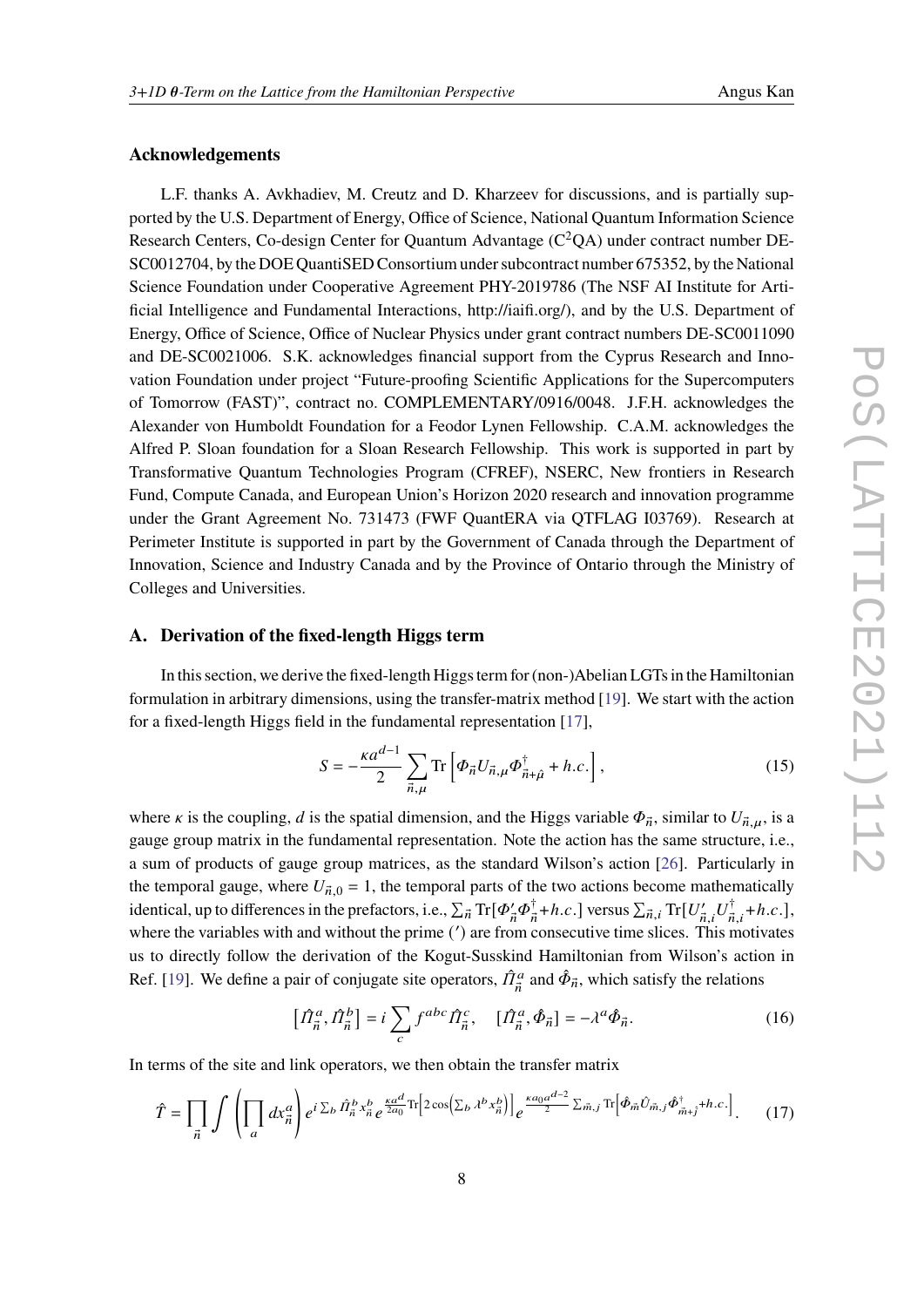Note that this expression has essentially the same form as the transfer matrix in Eq. (5.25) in Ref. [\[19\]](#page-9-9). In both cases, the temporal part of each action gives rise to an exponentiated cosine term. When  $a_0 \rightarrow 0$ , the integral is dominated by the region near the maximum of cosine function, where  $x_{\vec{n}} \approx 0$ . Expanding about  $x_{\vec{n}} = 0$  and keeping only the quadratic term, as in Ref. [\[19\]](#page-9-9), the transfer matrix becomes a Gaussian integral that evaluates to

$$
\hat{T} \propto e^{-a_0 \left\{ \frac{1}{2\kappa a^d} \sum_{\vec{n}} \hat{H}_{\vec{n}}^2 - \frac{\kappa a^{d-2}}{2} \sum_{\vec{m},j} \text{Tr} \left[ \hat{\Phi}_{\vec{m}} \hat{U}_{\vec{m},j} \hat{\Phi}_{\vec{m}+j}^{\dagger} + h.c. \right] \right\}}.
$$
 (18)

From this, we can directly read off the Higgs term

$$
\frac{1}{2\kappa a^d} \sum_{\vec{n}} \hat{\Pi}_{\vec{n}}^2 - \frac{\kappa a^{d-2}}{2} \sum_{\vec{n},j} \text{Tr} \left[ \hat{\Phi}_{\vec{n}} \hat{U}_{\vec{n},j} \hat{\Phi}_{\vec{n}+\hat{j}}^{\dagger} + h.c. \right]. \tag{19}
$$

When applied to the  $U(1)$  gauge group, this reduces to the Abelian-Higgs term derived in [\[30\]](#page-10-4).

# **References**

- <span id="page-8-0"></span>[1] A. Kan, L. Funcke, S. Kühn, L. Dellantonio, J. Zhang, J.F. Haase et al., *Investigating a*  $(3 + 1)$ D *topological*  $\theta$ -term in the Hamiltonian formulation of lattice gauge theories for *quantum and classical simulations*, *Phys. Rev. D* **104** [\(2021\) 034504.](https://doi.org/10.1103/PhysRevD.104.034504)
- <span id="page-8-1"></span>[2] M. Troyer and U.-J. Wiese, *Computational complexity and fundamental limitations to fermionic quantum Monte Carlo simulations*, *[Phys. Rev. Lett.](https://doi.org/10.1103/PhysRevLett.94.170201)* **94** (2005) 170201.
- <span id="page-8-2"></span>[3] C. Gattringer and K. Langfeld, *Approaches to the sign problem in lattice field theory*, *[Int. J.](https://doi.org/10.1142/S0217751X16430077) Mod. Phys. A* **31** [\(2016\) 1643007.](https://doi.org/10.1142/S0217751X16430077)
- <span id="page-8-3"></span>[4] T.M.R. Byrnes, P. Sriganesh, R.J. Bursill and C.J. Hamer, *Density matrix renormalization group approach to the massive Schwinger model*, *Phys. Rev. D* **66** [\(2002\) 013002.](https://doi.org/10.1103/PhysRevD.66.013002)
- [5] B. Buyens, S. Montangero, J. Haegeman, F. Verstraete and K. Van Acoleyen, *Finite-representation approximation of lattice gauge theories at the continuum limit with tensor networks*, *Phys. Rev. D* **95** [\(2017\) 094509.](https://doi.org/10.1103/PhysRevD.95.094509)
- <span id="page-8-6"></span>[6] L. Funcke, K. Jansen and S. Kühn, *Topological vacuum structure of the Schwinger model with matrix product states*, *Phys. Rev. D* **101** [\(2020\) 054507.](https://doi.org/10.1103/PhysRevD.101.054507)
- <span id="page-8-7"></span>[7] Y. Kuramashi and Y. Yoshimura, *Tensor renormalization group study of two-dimensional*  $U(1)$  lattice gauge theory with a  $\theta$  term, *[Journal of High Energy Physics](https://doi.org/https://doi.org/10.1007/JHEP04(2020)089)* 2020 (2020) 1.
- <span id="page-8-5"></span>[8] J. Zhang, R. Ferguson, S. Kühn, J.F. Haase, C. Wilson, K. Jansen et al., *Simulating gauge theories with variational quantum eigensolvers in superconducting microwave cavities*, *arXiv preprint arXiv:2108.08248* (2021) [[2108.08248](https://arxiv.org/abs/2108.08248)].
- <span id="page-8-4"></span>[9] L. Funcke, K. Jansen and S. Kühn, *CP-violating Dashen phase transition in the two-flavor Schwinger model: a study with matrix product states*, *arXiv preprint arXiv:2110.15642* (2021) [[2110.15642](https://arxiv.org/abs/2110.15642)].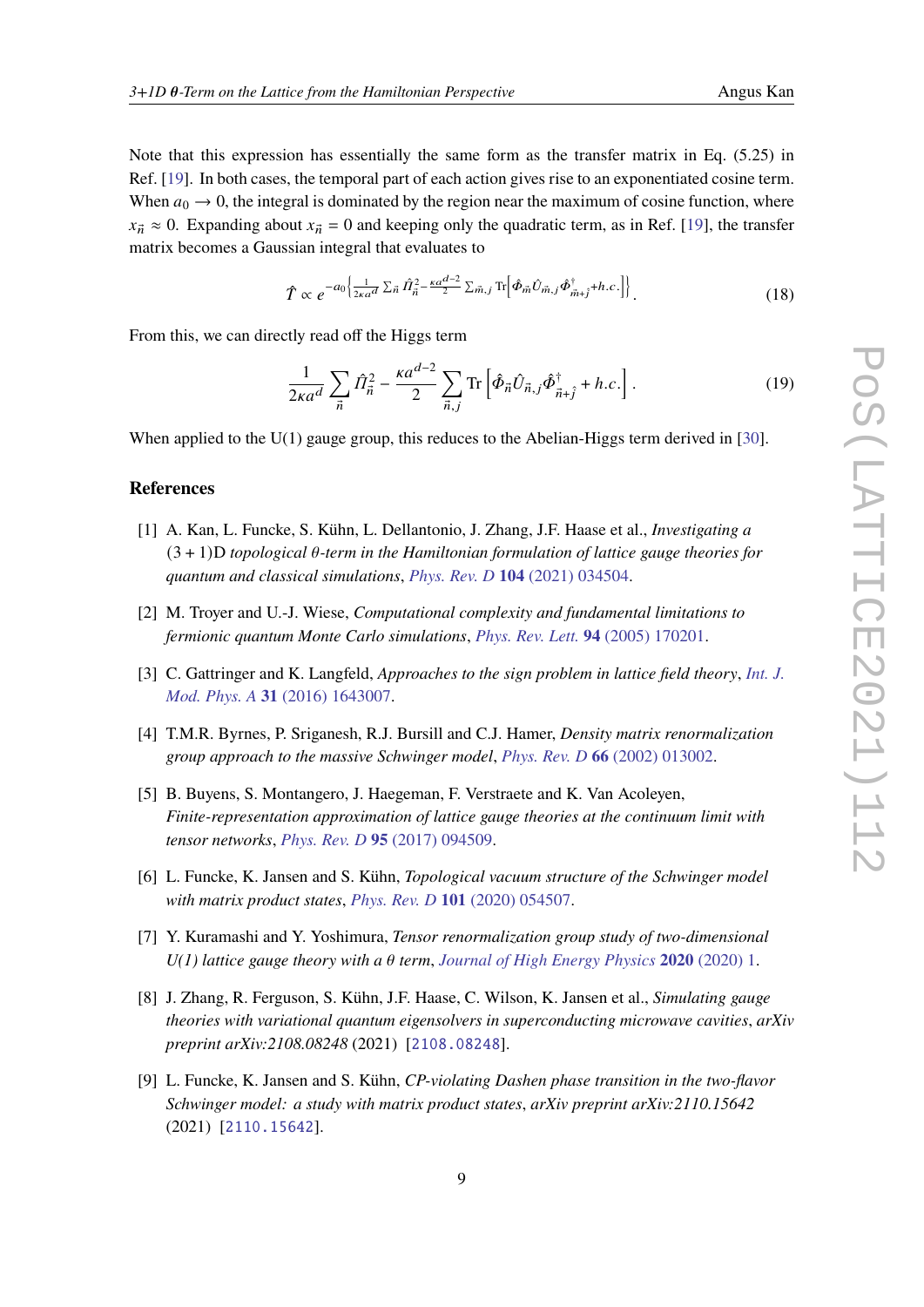- <span id="page-9-0"></span>[10] D.E. Kharzeev and Y. Kikuchi, *Real-time chiral dynamics from a digital quantum simulation*, *[Phys. Rev. Research](https://doi.org/10.1103/PhysRevResearch.2.023342)* **2** (2020) 023342.
- <span id="page-9-1"></span>[11] T. Felser, P. Silvi, M. Collura and S. Montangero, *Two-Dimensional Quantum-Link Lattice Quantum Electrodynamics at Finite Density*, *Phys. Rev. X* **10** [\(2020\) 041040.](https://doi.org/10.1103/PhysRevX.10.041040)
- <span id="page-9-2"></span>[12] G. Magnifico, T. Felser, P. Silvi and S. Montangero, *Lattice Quantum Electrodynamics in (3+ 1)-dimensions at finite density with Tensor Networks*, *[Nature Communications](https://doi.org/https://doi.org/10.1038/s41467-021-23646-3)* **12** (2021) 1.
- <span id="page-9-3"></span>[13] M.-C. Banuls et al., *Simulating lattice gauge theories within quantum technologies*, *[The](https://doi.org/10.1140/epjd/e2020-100571-8) [European physical journal D](https://doi.org/10.1140/epjd/e2020-100571-8)* **74** (2020) 1.
- <span id="page-9-4"></span>[14] N. Klco, A. Roggero and M.J. Savage, *Standard model physics and the digital quantum revolution: Thoughts about the interface*, *arXiv preprint arXiv:2107.04769* (2021) [[2107.04769](https://arxiv.org/abs/2107.04769)].
- <span id="page-9-5"></span>[15] A. Kan and Y. Nam, *Lattice quantum chromodynamics and electrodynamics on a universal quantum computer*, *arXiv preprint arXiv:2107.12769* (2021) [[2107.12769](https://arxiv.org/abs/2107.12769)].
- <span id="page-9-6"></span>[16] Y. Tong, V.V. Albert, J.R. McClean, J. Preskill and Y. Su, *Provably accurate simulation of gauge theories and bosonic systems*, *arXiv preprint arXiv:2110.06942* (2021) [[2110.06942](https://arxiv.org/abs/2110.06942)].
- <span id="page-9-7"></span>[17] E. Fradkin and S.H. Shenker, *Phase diagrams of lattice gauge theories with Higgs fields*, *[Phys. Rev. D](https://doi.org/10.1103/PhysRevD.19.3682)* **19** (1979) 3682.
- <span id="page-9-8"></span>[18] C. Gattringer, T. Kloiber and M. Müller-Preussker, *Dual simulation of the two-dimensional lattice U(1) gauge-Higgs model with a topological term*, *Phys. Rev. D* **92** [\(2015\) 114508.](https://doi.org/10.1103/PhysRevD.92.114508)
- <span id="page-9-9"></span>[19] M. Creutz, *Gauge fixing, the transfer matrix, and confinement on a lattice*, *[Phys. Rev. D](https://doi.org/10.1103/PhysRevD.15.1128)* **15** [\(1977\) 1128.](https://doi.org/10.1103/PhysRevD.15.1128)
- <span id="page-9-10"></span>[20] M. Peskin, *Cornell University preprint CLNS 395, Thesis*, 1978.
- <span id="page-9-11"></span>[21] P. Di Vecchia, K. Fabricius, G.C. Rossi and G. Veneziano, *Preliminary Evidence for U*(1) *Breaking in QCD from Lattice Calculations*, *[Nucl. Phys. B](https://doi.org/10.1016/0550-3213(81)90432-6)* **192** (1981) 392.
- <span id="page-9-12"></span>[22] J.L. Cardy and E. Rabinovici, *Phase Structure of Z(p) Models in the Presence of a Theta Parameter*, *[Nucl. Phys. B](https://doi.org/10.1016/0550-3213(82)90463-1)* **205** (1982) 1.
- <span id="page-9-15"></span>[23] J.L. Cardy, *Duality and the*  $\theta$  *parameter in Abelian lattice models, [Nucl. Phys. B](https://doi.org/10.1016/0550-3213(82)90464-3)* 205 (1982) [17.](https://doi.org/10.1016/0550-3213(82)90464-3)
- <span id="page-9-13"></span>[24] M. Honda and Y. Tanizaki, *Topological aspects of 4D Abelian lattice gauge theories with the parameter*, *[J. High Energy Phys.](https://doi.org/10.1007/JHEP12(2020)154)* **2020** (2020) 1.
- <span id="page-9-14"></span>[25] G. Bhanot, E. Rabinovici, N. Seiberg and P. Woit, *Lattice vacua*, *[Nucl. Phys. B](https://doi.org/10.1016/0550-3213(84)90214-1)* **230** (1984) [291.](https://doi.org/10.1016/0550-3213(84)90214-1)